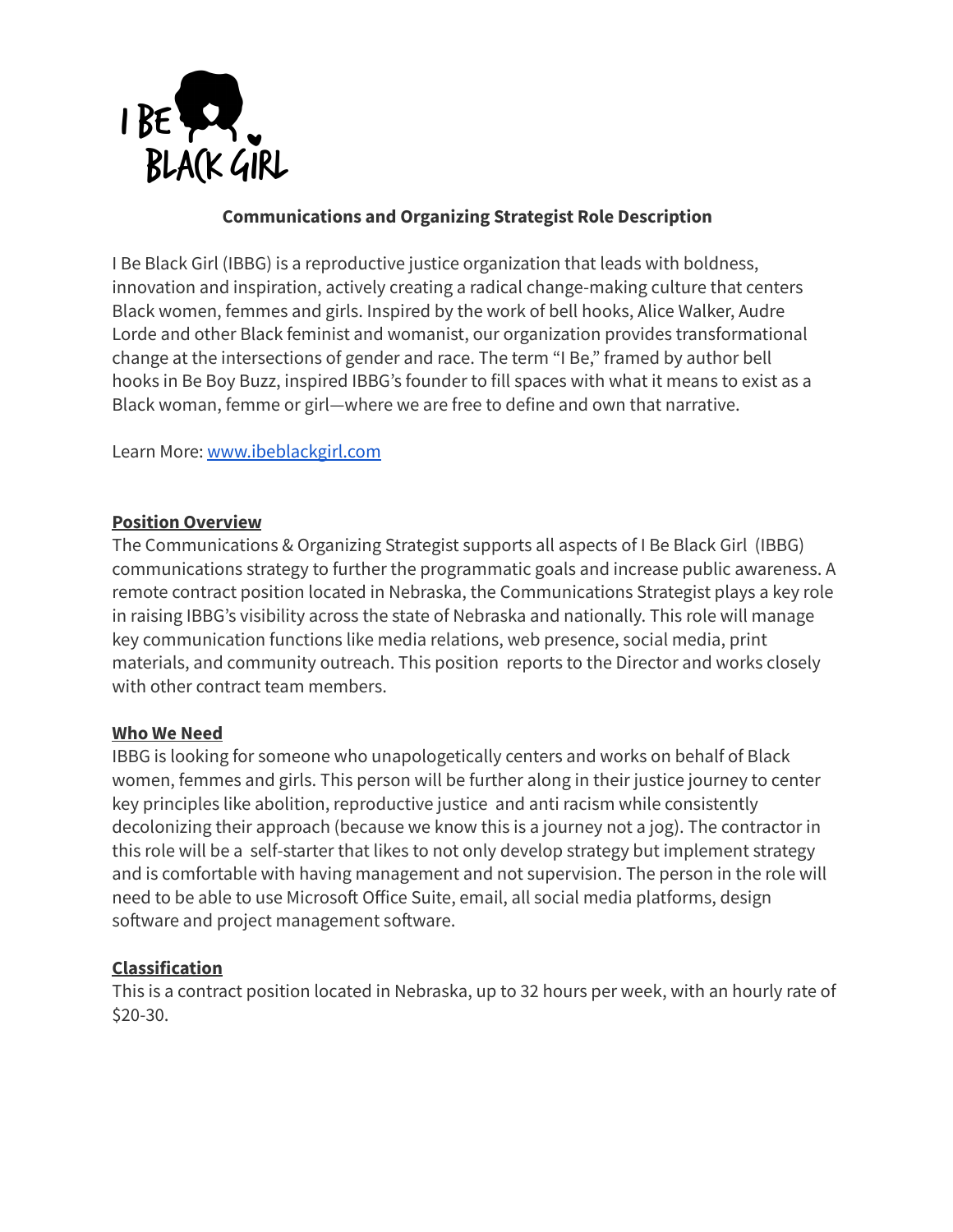

# **Core Functions**

Strategy:

- Create and implement multi-faceted communications plans on program priorities of IBBG, which include goals, audience definitions, messaging, media relations strategies, and use of digital platforms.
- Brand management: Ensure consistent, clear messaging that represents IBBG.
- Shopify: manage inventory and promotion of online merch store

Digital communications:

- Develop and refine platform-specific digital strategies and digital media content, including social media posts, web updates, and email communication.
- Monitor social media channels for opportunities to engage and leverage internal analytics to optimize communications.
- Produce monthly IBBG newsletter

Media relations:

● Lead daily clip distribution and assist with pitching news stories, and managing the media database.

Organizing:

- Work in partnership with other team members to co-produce external communications that align to our power building efforts. This includes supporting the development and implementation of grassroots engagement strategies such as email action alerts, toolkits and social media targeting.
- Work with other team members to plan, implement and promote IBBG and other events.

Social Media:

- Create content (e.g. written posts, video content, stories, graphics, edited images, etc.) that reflects IBBG's voice, values and mission based on promotional needs, activities, special events, announcements, etc.
- Draft, schedule, publish, and optimize daily content across multiple platforms (e.g. FB, Instagram, Twitter, YouTube, LinkedIn, Tiktok, etc.) making sure posts are on brand, on message, aligned with strategy and approved
- Develop and maintain a comprehensive social media calendar that aligns with the overall marketing strategy
- Collect, organize, and maintain digital content and creative assets so they are readily accessible when needed